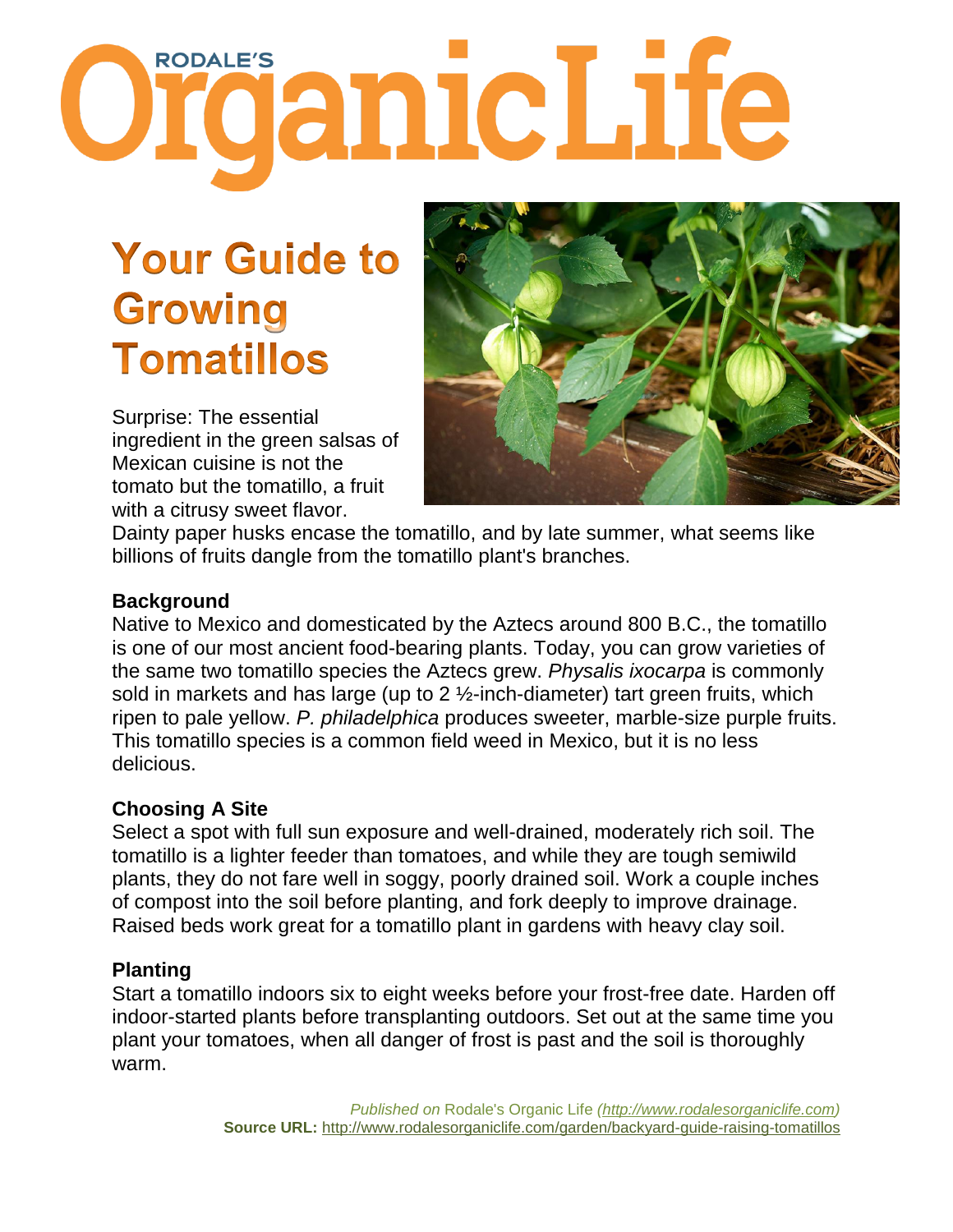Much like its cousin the tomato, the tomatillo sprouts roots along thestems, so it profits from being planted deeply. The indeterminate, sprawling tomatillo plants grow 3 to 4 feet tall and at least as wide, so space the tomatillo plants 3 feet apart in rows 3 to 4 feet apart. Plan to give them support unless you want to pick the fruits off the ground. Two to four tomatilloplants are sufficient for fresh use.

#### **Growing**

Tomatillos are hugely prolific and fruit nonstop until laid low by frost. Apply 2 to 3 inches of organic mulch, such as grass clippings, to suppress weeds and conserve soil moisture. Although moderately drought-tolerant, tomatillos do best with an inch or so of water per week. If space is limited, pinch off the growing tips to control spread.

Master's tip: When frost threatens, pull up your tomatillo plants and hang them upside down in an unheated garage. The tomatillo fruits will keep for at least a couple of months.

#### **Harvesting**

You'll be preparing your first *salsa verde* about 75 to 100 days after transplanting. Pick the tomatillo fruits when they fill out their husks and the husks just begin to split. If the tomatillo fruits feel like mini marbles inside loose husks, wait awhile, but harvest before they turn pale yellow, as they become seedier and their flavor loses the desired tanginess as they ripen. Store harvested tomatillo fruits in their husks at room temperature for up to a week or in the refrigerator for up to three weeks.

Newbie hint: Harvest all your tomatillo fruits to prevent a forest of self-sown seedlings next year. Consign overripe and rotten tomatillo fruits to your hot compost heap.

#### **Recommended Varieties**

Toma Verde is the standard large-fruited tomatillo variety, with golf-ball-size, tart green tomatillo fruits. They're ready extra early, at 60 days from transplanting. Purple tomatillo varieties have small, intensely tomatillo purple fruits and green husks. They're highly decorative and long-storing and are ready at 65 days from transplant.

#### **Upkeep**

Though tomatillos seem exotic, they are ideal for beginning gardeners, because they rarely suffer disease and insect pest problems. Cage the tomatillo plants off the ground to allow air to circulate—which protects them from diseases, such as early blight—and to keep them out of reach of slugs and snails.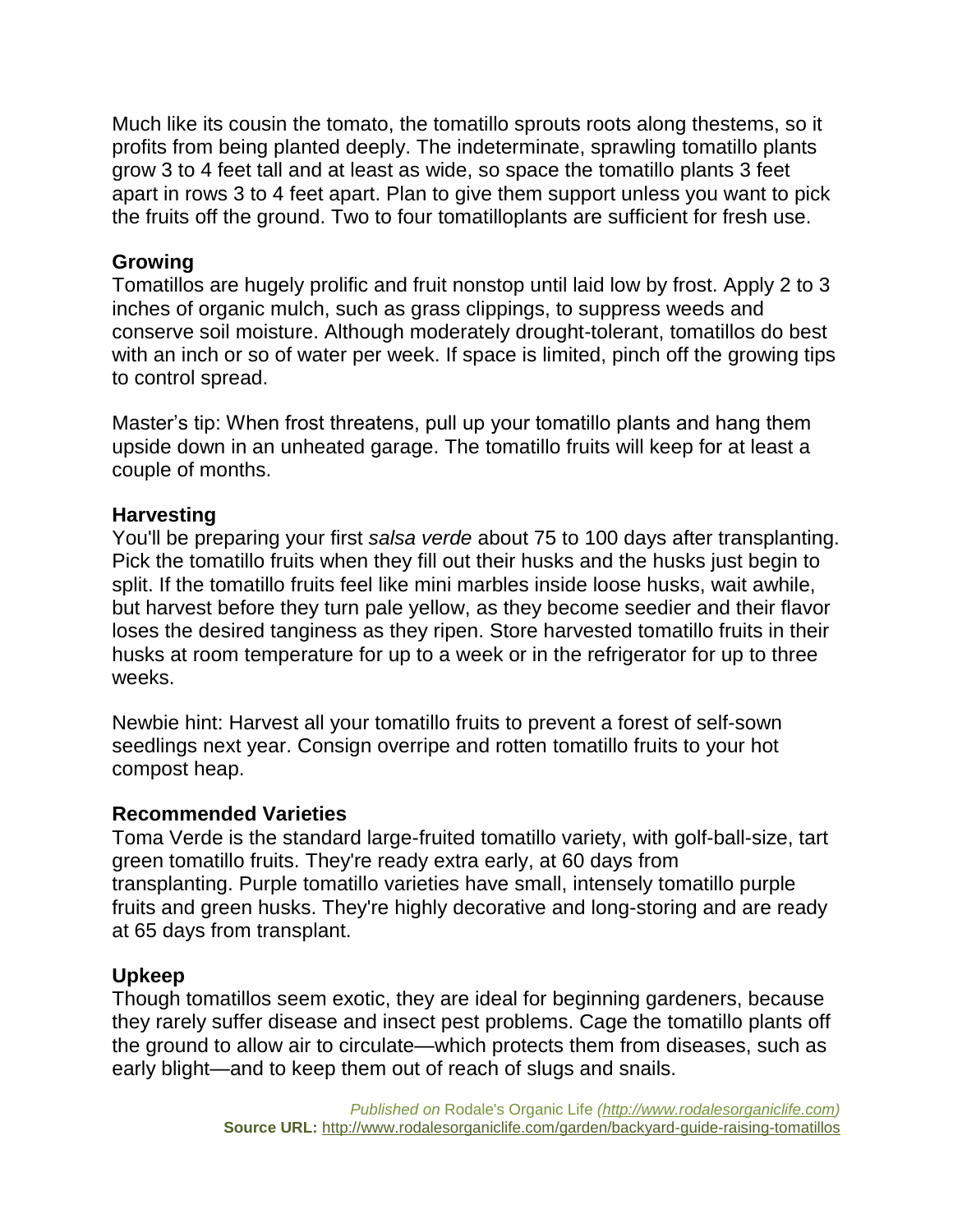The tomatillo plants aren't as heavy as tomato plants, and the undersize wire cages typically sold for tomatoes work fine for supporting tomatillos.

#### **Problem Solving**

Tomatillos are not self-pollinating like their tomato cousins. In order for the tomatillo flowers to set fruit, you must grow at least two tomatillo plants. Otherwise, you'll be left with lots of pretty little yellow flowers and none of the tasty green fruit.

#### **Preparation Techniques**

Preparing tomatillos for cooking or storage is easy. Just remove the papery husks and wash the sticky tomatillo fruits inside. Tomatillos need no coring or seeding before being incorporated into your favorite recipe. To freeze, simply place washed, dry tomatillo fruits in freezer bags and seal. Although tomatillos are usually cooked, they can also be eaten raw. Garden-fresh tomatillos add zest and unique flavor to hot sauces, salsas, and dips. Break out your favorite Mexican cookbook and try some new recipes, or use these ideas as inspiration.

#### **Guacamole Light**

Make a lower-calorie guacamole by replacing half the avocado with chopped raw tomatillo fruits.

#### **Smoky Salsa Verde**

Roast a large unpeeled onion, five unpeeled garlic cloves, two to five chile peppers (such as serrano, poblano, or anaheim), and 1 pound tomatillos on a charcoal grill or in a heavy, ungreased skillet on top of the stove until charred and soft. Peel the onion, garlic, and peppers and cut into chunks. Pulse all ingredients briefly in a food processor along with sea salt, a handful of cilantro, and a generous squirt of fresh lime juice. Serve with chips or use to smother cheese enchiladas.

#### **Crisp Fried Tomatillos**

Halve the fruits. Beat an egg with a ½ cup of milk. Prepare a shallow bowl of seasoned flour and another of cornmeal. Toss the fruits first in flour, then in the egg mixture, then roll in cornmeal. Fry in olive oil in a nonstick skillet until crisp and golden.

#### **Green Rice**

Puree 2½ cups raw tomatillos with ten cilantro sprigs. Measure 2 cups of this puree. In a medium saucepan, sautée a finely chopped small onion in 1 tablespoon olive oil until soft. Add 1 cup rice and cook, stirring, five minutes